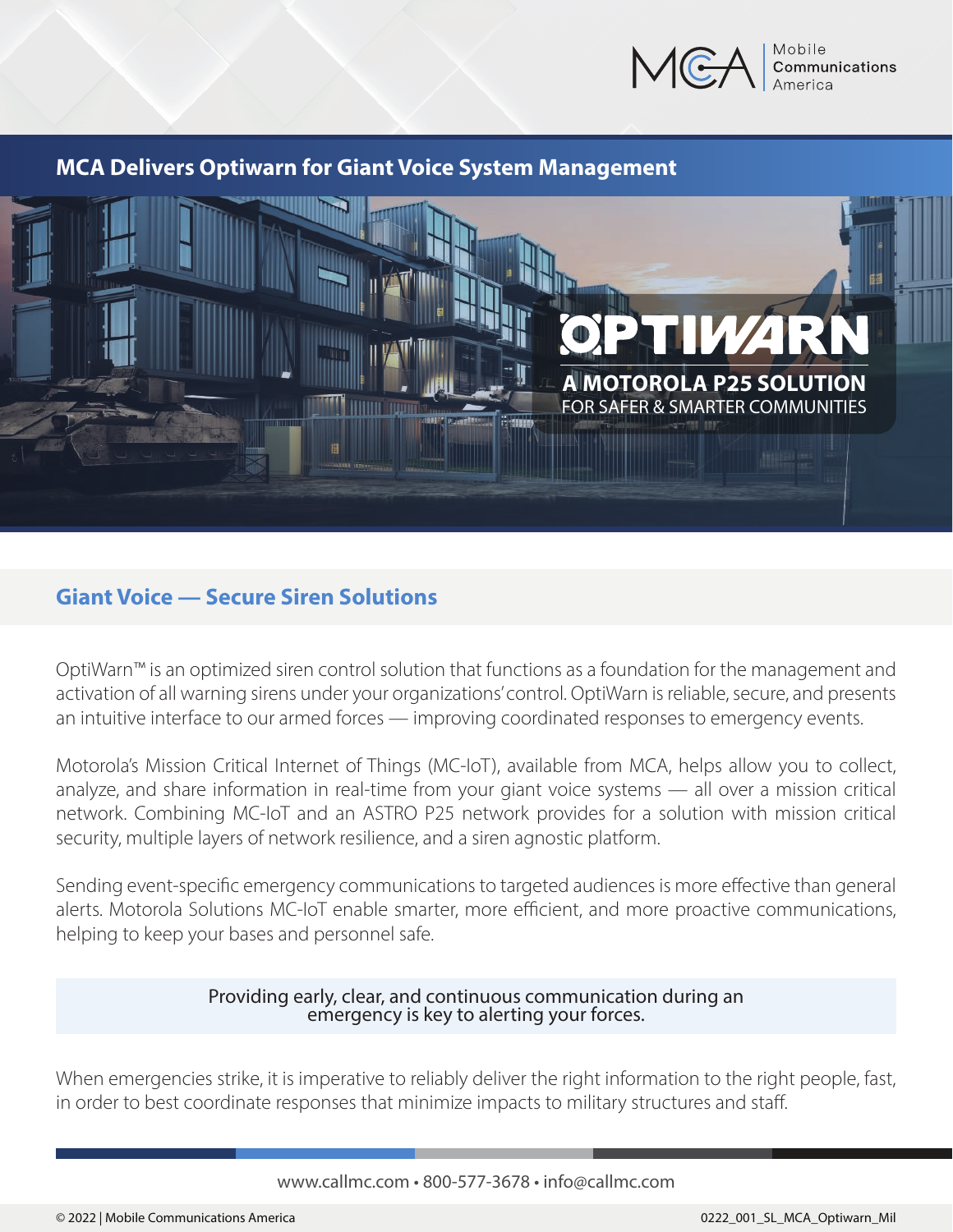# **Mass Notification Systems**



## **COMMUNICATION RELIABILITY**

is low with outdated analog systems



**SECURITY BREACHES** of legacy systems vulnerable to hacks



**LIMITED INSIGHT** of siloed proprietary systems



## **INTELLIGENT SIREN SOLUTIONS IN ACTION** MOTOROLA SOLUTIONS DELIVERS

Motorola Solutions enables operators and system maintenance personnel to pro-actively manage and maintain community wide siren and emergency alert systems. Our MC-Edge™ gateway enables exceptional remote monitoring capabilities and instant siren activation over the ASTRO P25 network.



Essential Services help ensure peak system performance and system uptime. Our services provide access to technical support resources for troubleshooting and maintenance, plus system and application software upgrades.

## **HIGH LEVEL SYSTEM ARCHITECTURE**

FIVE PRIMARY COMPONENTS MAKING UP THE EMERGENCY WARNING SYSTEM



**1.** Activation Control Point - Provides the user interface for the operator to monitor and control the sirens.



**2.** Field Interface Unit (FIU) - sometimes called a remote terminal unit — acts as the communications gateway to the sirens.



**3.** Communications Network - ASTRO P25 and additional parallel communication links such as public or private LTE.



**4.** Siren MC-Edge Controller - Integrates to the sirens in order to provide monitor and control capabilities.



**5.** Sirens - Provide the audible alerting mechanism. Existing or new sirens will be supported.



#### www.callmc.com • 800-577-3678 • info@callmc.com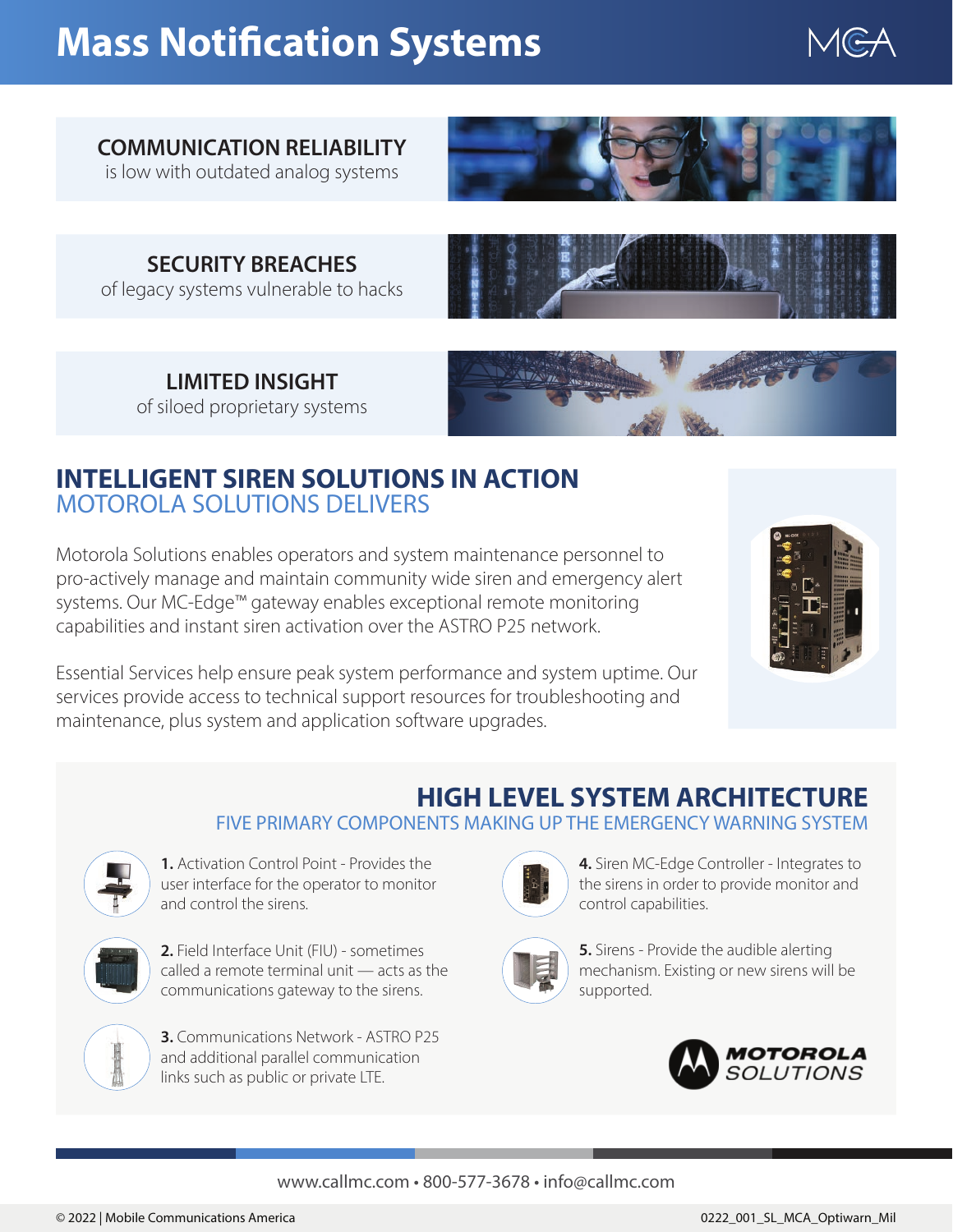# **OptiWarn™ Features**



#### **Siren Map Screen .**

Operators can see the general siren status, check the individual status of each siren, activate the sirens, as well as scroll through any current alarms. A legend is available for siren icons color codes.

#### **System Manager Access .**

Create roles to differentiate operators from system managers who can acknowledge all current alarms, add, remove, modify users, access additional administrator functions and provide site diagnostics.

#### **Single Site Status**

Right-click on a specific siren for detailed information. Siren number, name, address and GPS coordinates are displayed on a pop-up window alongside the icon which is plotted on a map.

#### **Siren Functional Testing**

Supports a wide variety of tests suited for each siren type. These can include silent amplifier tests for electronic sirens, short growl tests or non-audible rotation tests for mechanical sirens.

#### **Adjustable Site List**

Siren indication, siren name, and siren location are adjustable and allow the System Managers to change existing siren information, but also add sirens to the system.

#### **Polygon Activation**

Operators can enable Polygon mode, easily grouping sirens to test or activate. Drag any of the polygon vertices to make adjustments and select any additional sirens prior to activation.

#### **Siren Command Logger**

Operators can access the last 100 siren system activations. Each activation is time and date stamped with sequence performed, duration, # of sirens activated, sequence ID.

#### **Alarm and Event Logging**

Provide enhanced alarm and event logging with advanced grouping, prioritization, sorting and logging. Perform queries to search specific date/time ranges and create reports.

#### **Reporting of Events**

Capture and share essential forensic information from activations and monthly tests as well as availability status from ongoing heartbeat communications.

#### **Adjustable Names**

View and adjust Siren Command Logger. With appropriate access, operators can change the names of the command sequences.

#### **Automated Scheduler**

Schedule automated activations from the control center. The configuration options provide extensive possibilities: daily, weekly, weekday, weekend or monthly schedules.

#### **Manager Zoom**

Make changes to the siren number, name, location, and GPS coordinates, plus add/remove, associated sites from any of the pre-defined zones.

#### **Role-based User Interface**

Filter the OptiWarn interface based on the user role to provide an effective common operating picture to collaborate.

#### **Mass Notification**

Send alerts and updates to critical audiences via multiple communication methods such as text messages and email.

#### **Zone Configuration**

Easily reconfigure zones by moving sites in and out through the manager zoom screen.

#### **External Interface**

Have access to external alerting systems for visibility to weather alerts, facility SCADA system, etc.

#### www.callmc.com • 800-577-3678 • info@callmc.com